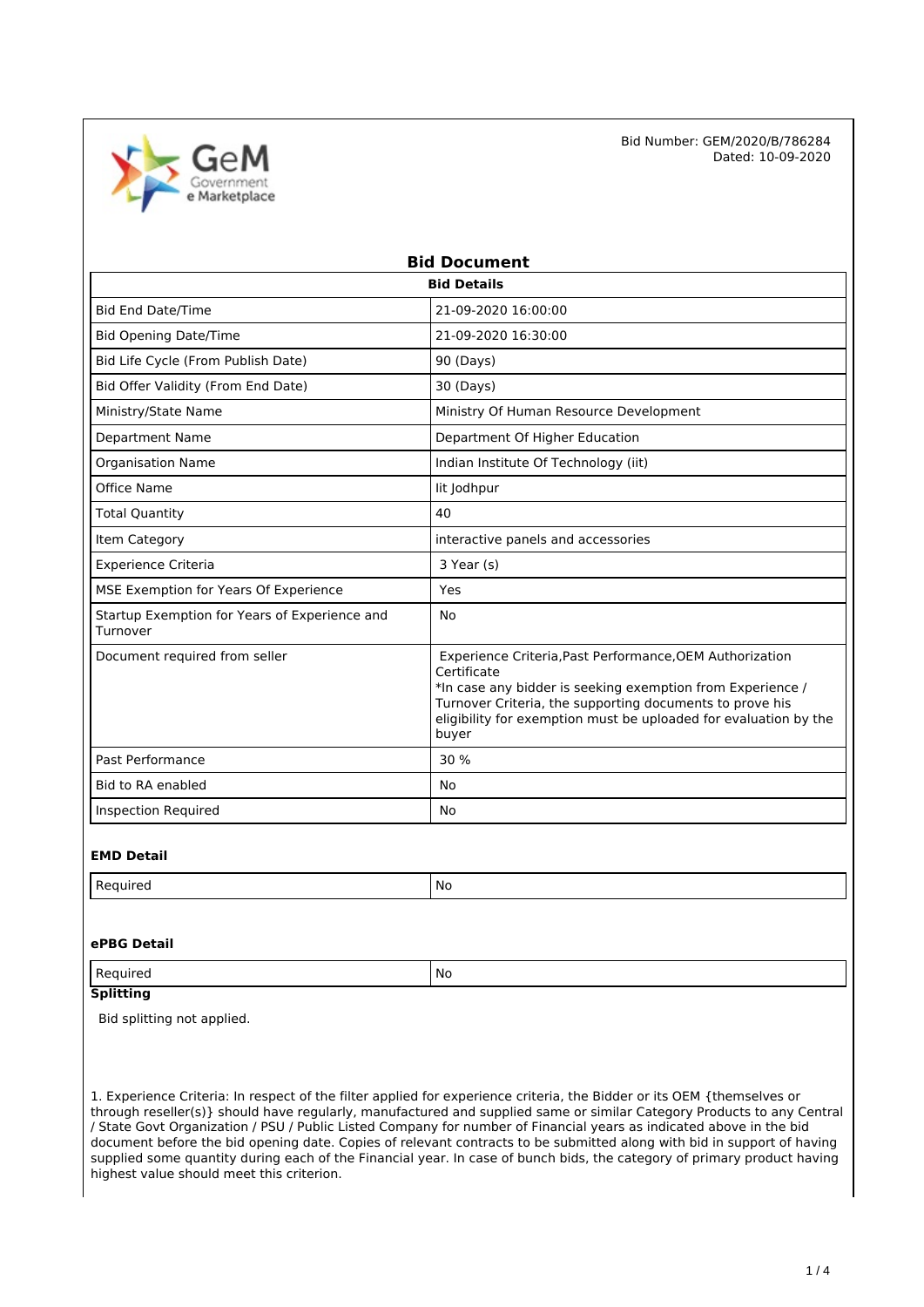2. Past Performance: The Bidder or its OEM {themselves or through re-seller(s)} should have supplied same or similar Category Products for 30% of bid quantity, in at least one of the last three Financial years before the bid opening date to any Central / State Govt Organization / PSU / Public Listed Company. Copies of relevant contracts (proving supply of cumulative order quantity in any one financial year) to be submitted along with bid in support of quantity supplied in the relevant Financial year. In case of bunch bids, the category related to primary product having highest bid value should meet this criterion.

## **Interactive Panels And Accessories ( 40 pieces )**

#### **Technical Specifications**

#### [\\* As per GeM Category Specification](https://bidplus.gem.gov.in/bidding/bid/showCatalogue/fg9p9veXyR7FmLisPXeuvJu_Qxx8ZzYhpAiY23zbPic)

| <b>Specification</b> | <b>Specification Name</b>                                                     | <b>Values</b>   | <b>Bid Requirement</b><br>(Allowed Values) |
|----------------------|-------------------------------------------------------------------------------|-----------------|--------------------------------------------|
| Specification        | <b>Display Type</b>                                                           | <b>LCD</b>      | <b>LCD</b>                                 |
|                      | <b>Display Panel</b><br>Diagonal size (mm)                                    | 256             | 256                                        |
|                      | <b>Width of The Effective 223</b><br><b>Display Area of The</b><br>Panel (mm) |                 | 223                                        |
|                      | <b>Height of The</b><br><b>Effective Display Area</b><br>of The Panel (mm)    | 125             | 125                                        |
|                      | <b>Backlight Technology</b>                                                   | LED             | LED                                        |
|                      | <b>Display Resolution</b><br>(Pixels)                                         | 1920X1080       | 1920X1080                                  |
|                      | <b>Display Brightness</b><br>(Nits)                                           | 200             | 200                                        |
|                      | Display Aspect Ratio                                                          | 16:9            | $\ast$                                     |
|                      | <b>Touch interface</b>                                                        | pen driven      | pen driven                                 |
|                      | <b>Touch Technology</b>                                                       | Electromagnetic | Electromagnetic                            |
|                      | <b>Number of touch</b><br>points (Number)                                     | $\mathbf{1}$    | $\mathbf{1}$                               |
|                      | <b>Response time (milli</b><br>seconds)                                       | 25              | 25                                         |
|                      | Operating System<br>Compatibility                                             | $\overline{a}$  | $\ast$                                     |
|                      | Number of Input HDMI<br>ports                                                 | $\mathbf 0$     | $\ast$                                     |
|                      | Number of USB 2.0 ports<br>(Nos.)                                             | 2               | $\ast$                                     |
|                      | Number of USB 3.0 ports<br>(Nos.)                                             | $\mathsf 0$     | $\ast$                                     |
|                      | Number of Audio Input<br>ports (Number)                                       | $\mathbf 0$     | $\ast$                                     |
|                      | Number of audio output<br>ports (Nos.)                                        | $\pmb{0}$       | $\ast$                                     |
|                      | Number of RS-232 C<br>ports (Nos.)                                            | $\pmb{0}$       | $\ast$                                     |
|                      | Number of RJ 45 ports<br>(Nos.)                                               | $\pmb{0}$       | $\ast$                                     |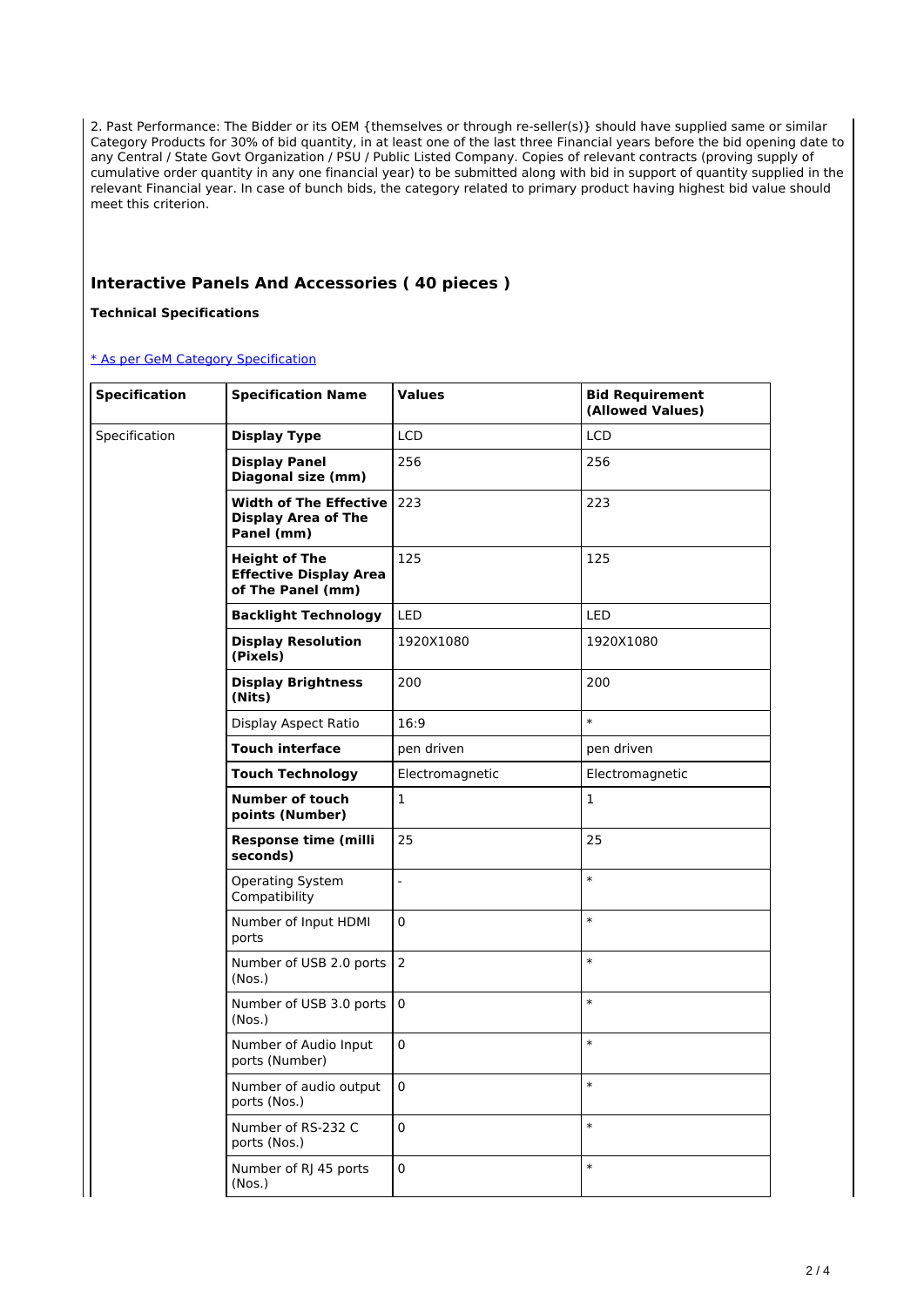| Number of VGA-IN ports<br>(Number)                                                                                 | 0                        | $\ast$ |
|--------------------------------------------------------------------------------------------------------------------|--------------------------|--------|
| Number of VGA-OUT<br>ports (Number)                                                                                | 0                        | $\ast$ |
| <b>Provision of in built</b><br>speakers                                                                           | <b>No</b>                | No     |
| Provision for wall<br>mounting                                                                                     | Yes                      | $\ast$ |
| <b>Bluetooth connectivity</b>                                                                                      | No                       | $\ast$ |
| Wi-Fi connectivity                                                                                                 | No                       | $\ast$ |
| Number of electronic<br>pen or stylus to be<br>supplied with the board<br>(Nos)                                    | $\mathbf{1}$             | $\ast$ |
| Details of software<br>provided                                                                                    | $\overline{a}$           | $\ast$ |
| Power Supply Voltage in<br>AC (Volts)                                                                              | 100-240                  | $\ast$ |
| Power consumption<br>(Watts)                                                                                       | 5                        | $\ast$ |
| <b>Operating Temperature</b><br>Range (degree celsius)                                                             | $\sim$                   | $\ast$ |
| <b>Operating Humidity</b><br>(%)RH                                                                                 | $\frac{1}{2}$            | $\ast$ |
| Installation Kit to be<br>supplied alongwith the<br>Panel                                                          | Yes                      | $\ast$ |
| All connecting Cables<br>and accessories to be<br>supplied along with the<br>Panel                                 | Yes                      | $\ast$ |
| <b>BIS Registration under</b><br>CRS of Meity                                                                      | Yes                      | $\ast$ |
| <b>BIS Registration Number</b><br>& its Validity                                                                   | $\overline{\phantom{a}}$ | $\ast$ |
| Availability of test<br>reports from Central<br>Govt /NABL / ILAC<br>accredited Lab covering<br>all the parameters | No                       | $\ast$ |
| <b>Test Report Number</b>                                                                                          | $\overline{a}$           | $\ast$ |
| Test Report date                                                                                                   | $\overline{a}$           | $\ast$ |
| Name of Test lab                                                                                                   | $\overline{a}$           | $\ast$ |
| Address of the Test lab                                                                                            | $\overline{a}$           | $\ast$ |
| On Site OEM<br><b>Warranty (Year)</b>                                                                              | 3                        | 3      |
|                                                                                                                    |                          |        |

\* Specifications highlighted in bold are the Golden Parameters.

 \* Bidders may note that In respect of non-golden Parameters, the specifications 'Values' chosen by Buyer will generally be preferred over 'Bid requirement ( allowed Values) by the Buyer.

#### **Additional Specification Documents**

**Consignees/Reporting Officer and Quantity**